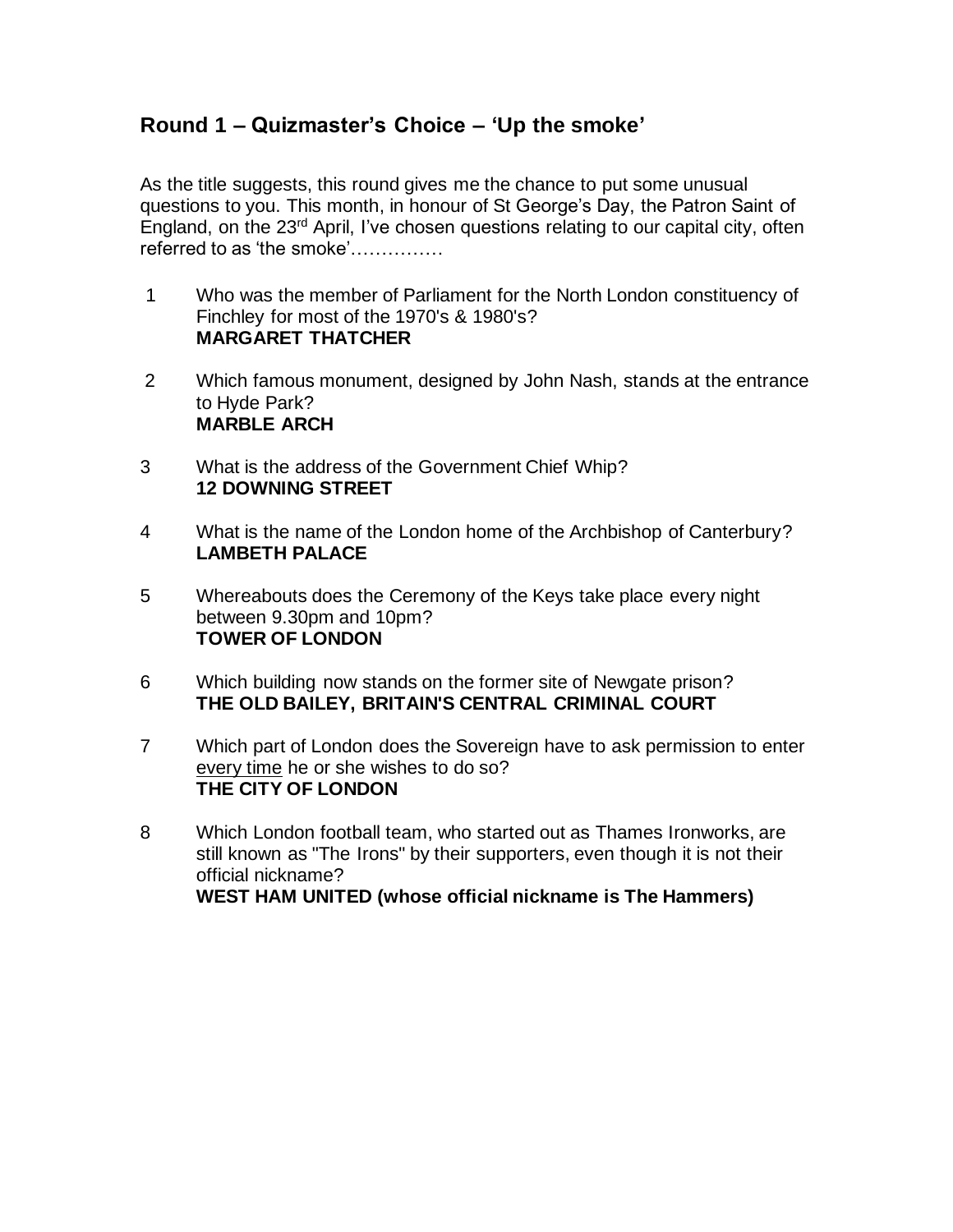## **Round 2 – Letter Link**

This round consists of 8 general knowledge questions where the last letter of the answer to question 1 will be the same as the first letter of the answer to question 2, and the final letter of the answer to question 2 will be the same as the first letter of the answer to question 3 and so on so forth down the 8 questions. When you get to question 8, the final letter of that answer will be the same as the first letter to the answer to question 1, thus completing the link.

- 1 In which US state is Las Vegas? **NEVADA**
- 2 What name is given to the fruit of an oak tree? **ACORN**
- 3 When Geordies ask for a 'pint of dog' which drink are they requesting? **NEWCASTLE BROWN ALE**
- 4 What name is given to young eels? (note answer in plural) **ELVERS**
- 5 Which world heritage site is a famous Wiltshire landmark? **STONEHENGE**
- 6 Which well-known Microsoft programme is used for the production of spreadsheets? **EXCEL**
- 7 Which famous long running musical is based on an original story written by Victor Hugo? *LES MISERABLES*
- 8 What nationality is the tennis player Novak Djokovic? **SERBIAN**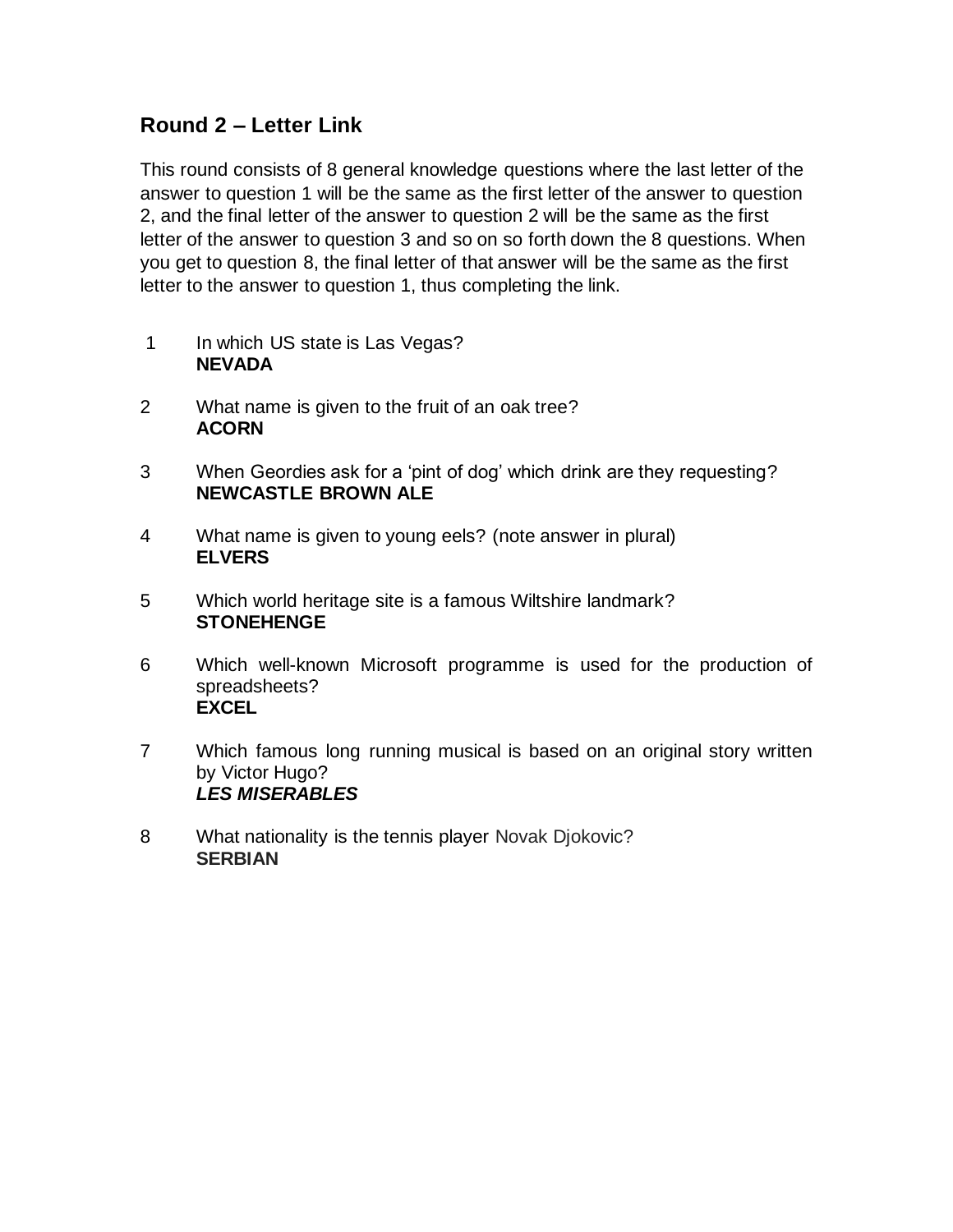## **Round 3 – Sum total**

In this round all the answers are numbers and the 'sum total' of your 8 answers should be 87

- How many players in a netball team?
- If a snooker player potted a red, followed by black, followed by another red and then a pink and finally a red, what would the total of this "break" be?
- How many sides does a dodecagon have?
- In computing, how bits are there in a byte, is it; 8, 16 or 32?
- How many teams take part in the finals of the Football World Cup tournament these days?
- How many General elections did Tony Blair win as Leader of the Labour Party?
- In how many films did Pierce Brosnan play James Bond, was it 4, 5 or 6 times?
- According to the Bible, how many stones did David pick up before he faced Goliath?